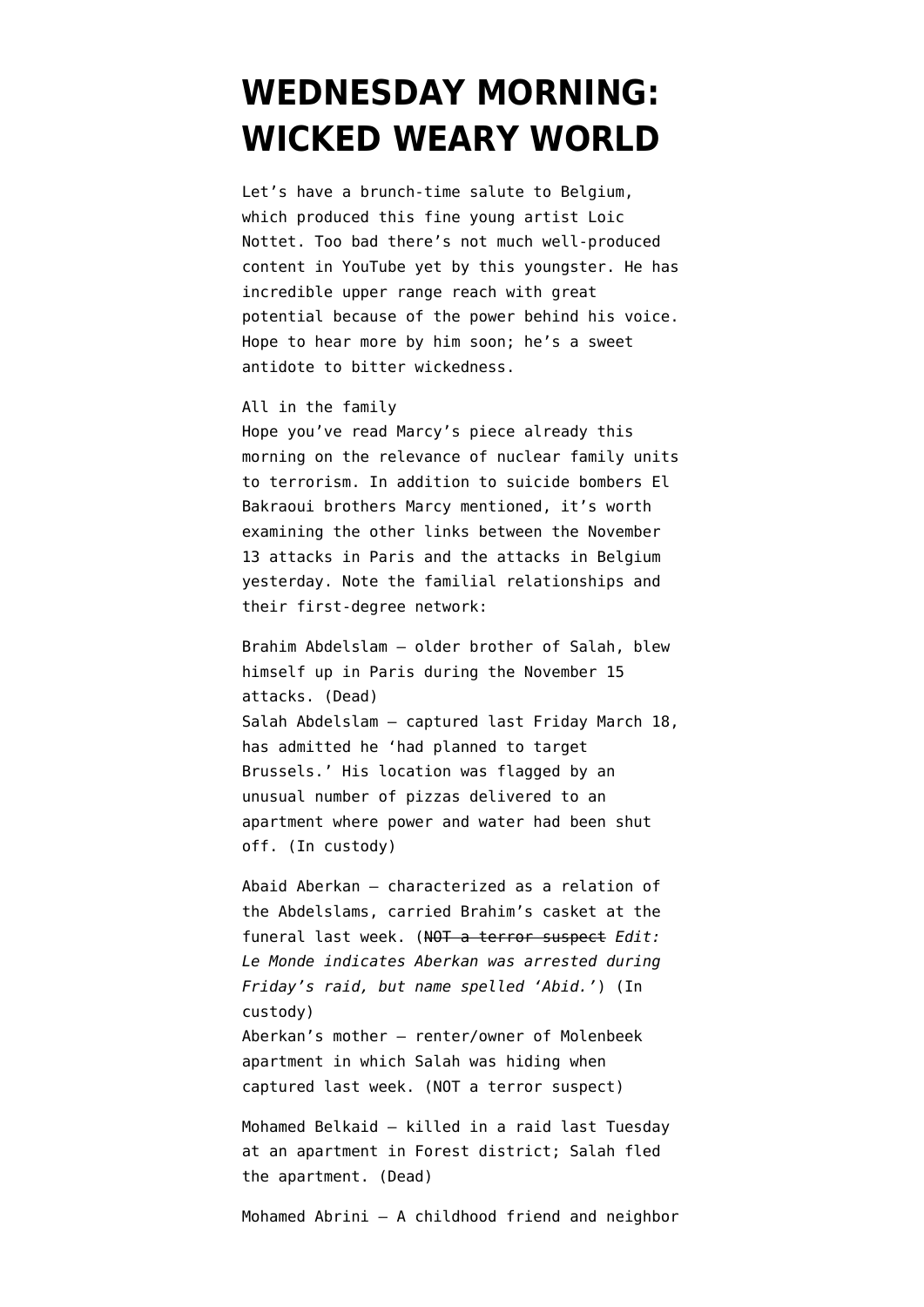of Salah, his younger brother Suleymane died fighting in an Islamist militia under the direction of Abdelhamid Abaaoud. Abaaoud, the leader of the Paris attacks, died on November 18 during a police raid. Abrini had traveled with both of the Abdelslam brothers the week before the attacks in Paris. He is now on the run and sought in relation to yesterday's attack. (Suspect)

Najim Laachraoui — traveled with Salah and Belkaid last September, under the name Soufiane Kayal. His DNA was found in three different locations: on explosives in Paris, and at two other hide-outs used by attackers. He is now sought in relation to yesterday's attack. (Suspect)

Though we'll hear arguments for increased internet surveillance, it's easy to see that traditional police work could identify a terrorist network of family and friends in the same way members of an organized crime syndicate centered around a family are revealed. (Sources for the above: [The Guardian](http://www.theguardian.com/world/2016/mar/20/paris-attacks-manhunt-two-suspects-still-at-large) and [The Australian\)](http://www.theaustralian.com.au/news/world/funeral-of-brother-led-police-to-abdeslams-hideout/news-story/2d09ae8a658115c012dc540ca3e94b75)

Other stuff going on…

- 'Flash Crash' trader to be [extradited to the U.S.](http://www.france24.com/en/20160323-british-judge-rules-extradite-flash-crash-trader-us), rule British judges (France24)
- Sextortionist Michael Ford, who ran a criminal enterprise from his work computer while employed at U.S. embassy, [sentenced to](http://arstechnica.com/tech-policy/2016/03/former-us-embassy-staffer-sentenced-to-nearly-five-years-for-sextortion/) [four years and nine months](http://arstechnica.com/tech-policy/2016/03/former-us-embassy-staffer-sentenced-to-nearly-five-years-for-sextortion/) [in prison](http://arstechnica.com/tech-policy/2016/03/former-us-embassy-staffer-sentenced-to-nearly-five-years-for-sextortion/) (Ars Technica) — BoingBoing [notes the](https://boingboing.net/2016/03/22/us-embassy-staffer-ran-a-sexto.html) [hypocrisy](https://boingboing.net/2016/03/22/us-embassy-staffer-ran-a-sexto.html) of a government demanding backdoors while failing to note such a massive misuse of its own network.